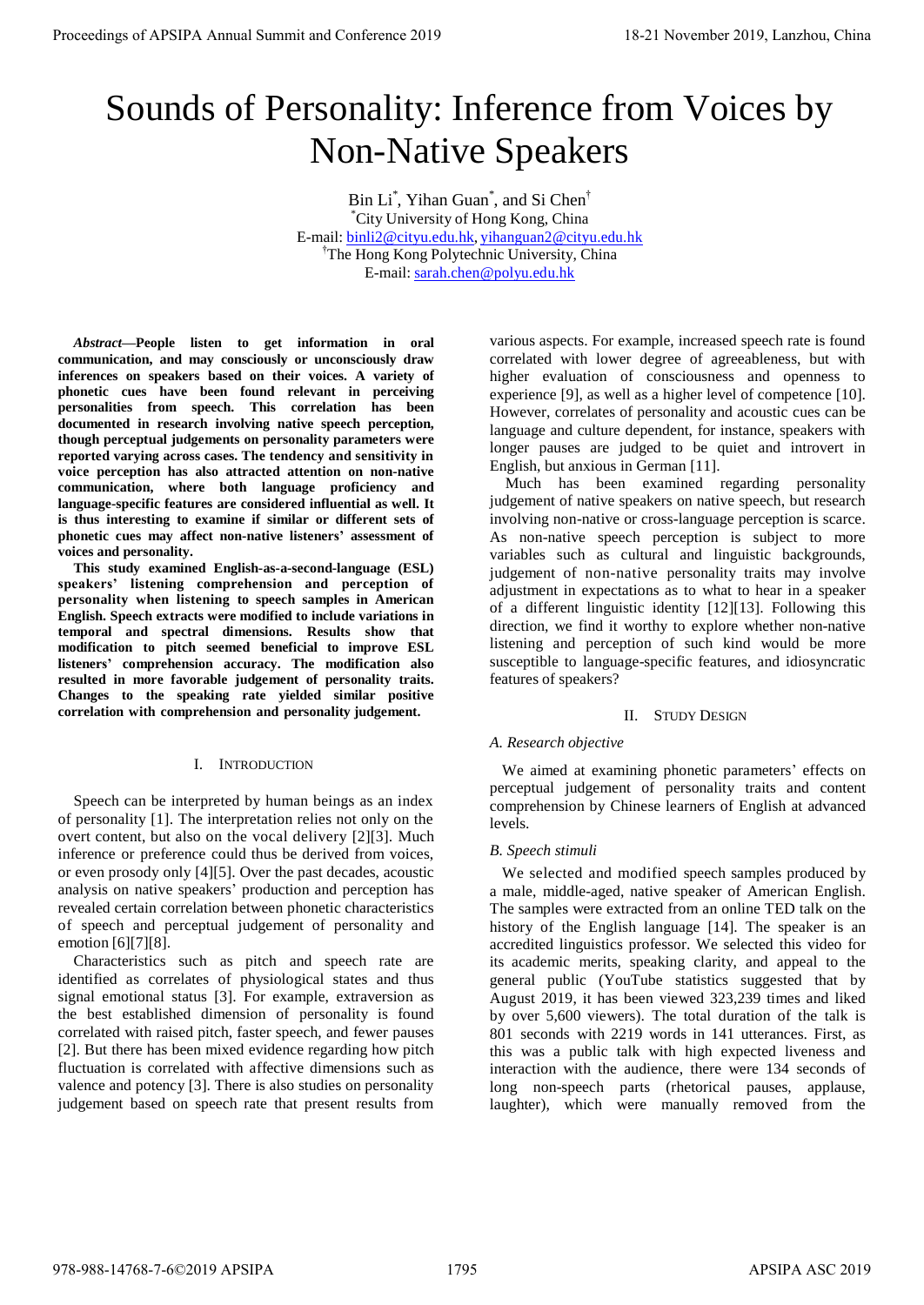# *C. Assessment of Personality Traits*

# *E. Task*

TABLE 1: STATEMENTS IN PERSONALITY QUESTIONNAIRE.

| Proceedings of APSIPA Annual Summit and Conference 2019<br>recording. Secondly, we calculated the number of words<br>and morphemes in each clause (6.86 words or 8.64<br>morphemes per clause), which served as a reference for us<br>to select and extract two sections of similar duration<br>(160.25 seconds containing 64 clauses and 179.84 seconds<br>containing 72 clauses) and of integrative discussion on<br>subtopics. We used the audio of the extracted sections as<br>bases for the manipulation of the two phonetic cues. As<br>identified in previous research, the fundamental frequency<br>and speech rate are two major prosodic correlates relating<br>to and influencing personality perception. Our speaker in<br>the chosen speech spoke at a mean rate of 2.75 words or<br>3.47 morphemes per seconds, and with a pitch range from<br>86-150 Hz (mean F0 at 145 Hz ±13.5 Hz). Our<br>manipulation of speech samples was all completed using<br>Praat [15] and tested for naturalness and clarity by naïve<br>listeners including 2 advanced learners of English and 2<br>native speakers of American English.<br>We intended to modify the mean F0 in two directions to<br>assess their effects: to raise and to lower the means by a<br>semitone. Our preliminary test suggested that one<br>semitone up, which brought the mean F0 to 153 Hz,<br>resulted in an unnatural/unreal rendition of the voice<br>sample. According to a summary of F0 statistics [16], our<br>male speaker's pitch falls at the higher end towards acting<br>and with greater fluctuations than those of an average adult<br>male. So, only the other type of modification to pitch, 1<br>semitone down from the original (yielding a mean F0 at<br>136 Hz), was used for the study.<br>In addition to F0 modification, we also manipulated the<br>speech rate: to raise and to lower the average rate. Our<br>preliminary test showed that Chinese advanced learners of<br>English found that the speaker talked quite fast in the<br>original speech, and that his speed of speaking required<br>much of their attention and efforts to accommodate.<br>Listening to fast speech can be demanding and stressful, which<br>would not serve our research purpose very well. Therefore,<br>we lowered the speech rate by lengthening the samples by<br>1.2 times, which sounded natural to all naïve listeners.<br>In sum, two modified speech stimuli were generated by<br>manipulating the pitch (F0) and speech rate (SR). Two<br>original bases were also included in the experiment.<br>Altogether, we had six speech stimuli in three sets, i.e., each<br>set containing two speech samples in three conditions.<br>C. Assessment of Personality Traits<br>The Big Five personality model was adopted [17], which<br>is also a commonly applied model in research on voice<br>perception. It includes five broad dimensions to describe<br>human personality and psyche as follows: extraversion,<br>conscientiousness,<br>agreeableness,<br>neuroticism,<br>and<br>openness to experience. We prepared ten statements, each<br>two of which aimed to access one of the five personalities in<br>the Big Five model. At the end, one statement was used<br>to elicit assessment on teacher quality. Chinese<br>translation of the statements was provided during listening.<br>Listeners were instructed to make a judgement of each | 18-21 November 2019, Lanzhou, China<br>statement using a 5-point Likert scale ranging from<br>"Strongly disagree" to "Strongly agree" (1-5 points). The<br>scores corresponding to each trait were obtained by<br>numerical calculations of the points.<br>D. Listeners<br>Seventy-five university students of non-language related<br>majors were recruited as listeners. They were all native<br>speakers of Hong Kong Cantonese and had learned English<br>since kindergarten age. Their English proficiency levels<br>were comparable according to their self-reported scores in<br>the entrance examination and performance in academic<br>English courses. None reported speech or hearing issue.<br>Students were randomly divided into three groups of 25,<br>and each listened to one set of speech samples only.<br>E. Task<br>Listeners were asked to complete two tasks: listening<br>comprehension and personality assessment. They were<br>instructed to listen carefully to a short clip from a public<br>talk on the history of the English language, and then to<br>answer questions on the content and the speaker. The<br>comprehension questions included a simple and direct one<br>on the content, and another involving simple synthesis of<br>information. This design was to ensure that our listeners<br>paid attention during listening while being kept as<br>innocent as possible to our research aim on voice<br>perception.<br>After the comprehension questions, listeners were asked<br>to complete a short questionnaire containing the 11<br>statements (Table 1) and to indicate their assessments of<br>the speaker's personality traits on a 5-point scale.<br>TABLE 1: STATEMENTS IN PERSONALITY QUESTIONNAIRE.<br>Statement<br>Personality<br>1. The speaker is full of energy and<br>Extraversion<br>passion.<br>2. The speaker is willing to convey what he<br>Extraversion<br>knows to others.<br>3. The speaker is tolerable/ forgiving to<br>Agreeableness<br>others' mistakes.<br>4. The speaker tends to embrace different<br>Agreeableness<br>opinions.<br>5. The speaker has a clear logic.<br>Conscientiousness<br>6. The speaker is competent in his field.<br>Conscientiousness<br>7. The speaker is composed.<br>Neuroticism<br>8. The speaker seems approachable to me.<br>Neuroticism<br>9. The speaker has innovative ideas.<br>Openness to<br>experience<br>10. The speaker is an ingenious and deep<br>Openness to<br>experience<br>thinker.<br>11. I would like to have him as a teacher at<br>Teacher quality<br>my school.<br>Ш.<br><b>RESULTS AND DISCUSSION</b><br>This study set out to examine correlation between voices<br>and perceptual judgments of English speaker's personality<br>by advanced ESL speakers. We used comprehension tasks<br>as controls. Preliminary processing of data revealed that 29 |
|-----------------------------------------------------------------------------------------------------------------------------------------------------------------------------------------------------------------------------------------------------------------------------------------------------------------------------------------------------------------------------------------------------------------------------------------------------------------------------------------------------------------------------------------------------------------------------------------------------------------------------------------------------------------------------------------------------------------------------------------------------------------------------------------------------------------------------------------------------------------------------------------------------------------------------------------------------------------------------------------------------------------------------------------------------------------------------------------------------------------------------------------------------------------------------------------------------------------------------------------------------------------------------------------------------------------------------------------------------------------------------------------------------------------------------------------------------------------------------------------------------------------------------------------------------------------------------------------------------------------------------------------------------------------------------------------------------------------------------------------------------------------------------------------------------------------------------------------------------------------------------------------------------------------------------------------------------------------------------------------------------------------------------------------------------------------------------------------------------------------------------------------------------------------------------------------------------------------------------------------------------------------------------------------------------------------------------------------------------------------------------------------------------------------------------------------------------------------------------------------------------------------------------------------------------------------------------------------------------------------------------------------------------------------------------------------------------------------------------------------------------------------------------------------------------------------------------------------------------------------------------------------------------------------------------------------------------------------------------------------------------------------------------------------------------------------------------------------------------------------------------------------------------------------------------------------------------------------------------------------------------------------------------------------------------------------------------------------------------------------------------------------------------------------------------------------------|----------------------------------------------------------------------------------------------------------------------------------------------------------------------------------------------------------------------------------------------------------------------------------------------------------------------------------------------------------------------------------------------------------------------------------------------------------------------------------------------------------------------------------------------------------------------------------------------------------------------------------------------------------------------------------------------------------------------------------------------------------------------------------------------------------------------------------------------------------------------------------------------------------------------------------------------------------------------------------------------------------------------------------------------------------------------------------------------------------------------------------------------------------------------------------------------------------------------------------------------------------------------------------------------------------------------------------------------------------------------------------------------------------------------------------------------------------------------------------------------------------------------------------------------------------------------------------------------------------------------------------------------------------------------------------------------------------------------------------------------------------------------------------------------------------------------------------------------------------------------------------------------------------------------------------------------------------------------------------------------------------------------------------------------------------------------------------------------------------------------------------------------------------------------------------------------------------------------------------------------------------------------------------------------------------------------------------------------------------------------------------------------------------------------------------------------------------------------------------------------------------------------------------------------------------------------------------------------------------------------------------------------------------------------------------------------------------------------------------------------------------------------------------------------------------------------------------------------------------------------------------|
|                                                                                                                                                                                                                                                                                                                                                                                                                                                                                                                                                                                                                                                                                                                                                                                                                                                                                                                                                                                                                                                                                                                                                                                                                                                                                                                                                                                                                                                                                                                                                                                                                                                                                                                                                                                                                                                                                                                                                                                                                                                                                                                                                                                                                                                                                                                                                                                                                                                                                                                                                                                                                                                                                                                                                                                                                                                                                                                                                                                                                                                                                                                                                                                                                                                                                                                                                                                                                                               | 1796                                                                                                                                                                                                                                                                                                                                                                                                                                                                                                                                                                                                                                                                                                                                                                                                                                                                                                                                                                                                                                                                                                                                                                                                                                                                                                                                                                                                                                                                                                                                                                                                                                                                                                                                                                                                                                                                                                                                                                                                                                                                                                                                                                                                                                                                                                                                                                                                                                                                                                                                                                                                                                                                                                                                                                                                                                                                             |

# III. RESULTS AND DISCUSSION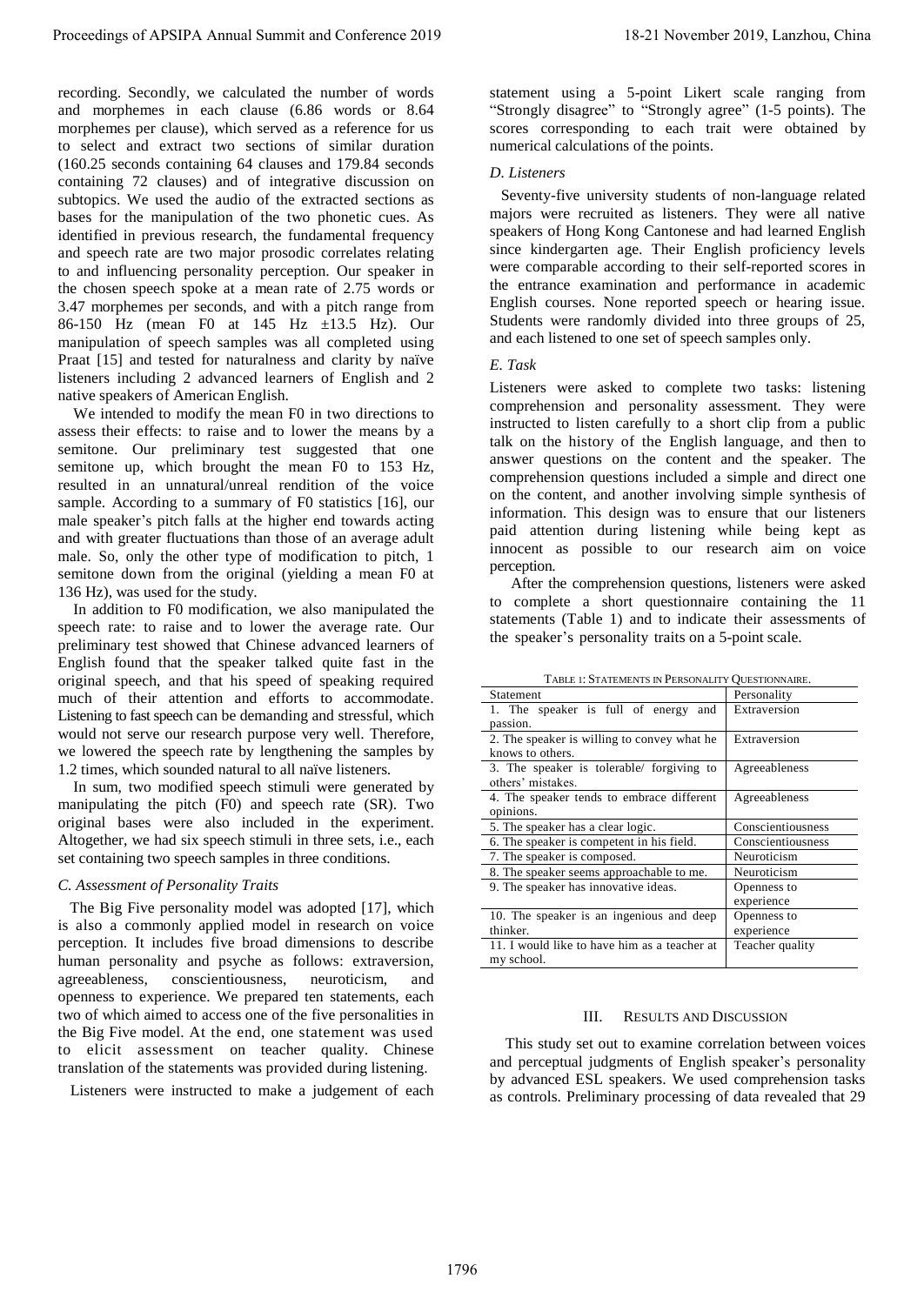listeners did not complete the whole experiment or failed to pass the 50% accuracy rate in listening comprehension. So, only responses from the remaining 46 listeners were included in data analysis (Table 2).

TABLE 2: MEAN % ACCURACY IN LISTENING COMPREHENSION. (Orig.: original samples; F0: stimuli with pitch lowered; SR: stimuli with speaking rate decreased)

| Sample A     |             | Sample B  |             |             |
|--------------|-------------|-----------|-------------|-------------|
|              | O1          | O2        | 01          | О2          |
| Group 1 (19) | Orig.: 87.5 | Orig.: 31 | Orig.: $64$ | Orig.: 37.5 |
| Group 2 (16) | F0: 89.5    | F0: 37    | SR: 80      | SR: 47      |
| Group 3 (11) | SR: 91      | SR: 48    | F0:72       | F0: 62.5    |

Our results show that participants performed better in Question 1 than in Question 2, which was anticipated as the nature of Question 1 was factual while answering Question 2 required synthesis and interpretation of information. Secondly, accuracy rates in listening comprehension were higher when both speech samples were modified in F0 or speech rate. But pitch lowering led to better information gathering only (higher accuracy rate in Q1), whereas decreased speech rate seemed more beneficial as it improved both information gathering and information synthesis as well. This is not surprising. When a native speaker spoke more slowly, the ESL listeners may have gained more time and could allot more cognitive load for higher-level processing of information.

Personality assessment was calculated by extracting the mean of every two statements corresponding to each trait. For example, the score for extraversion was the mean of Statement 1 and Statement 2.

To assess whether Speech sample A and Speech sample B were comparable in terms of elicitation of personality judgement, a linear regression model was built based on the performance of participants in Group 1 where they all listened to the original version of Speech sample A and Speech sample B. Scores (five personality mean scores + one teacher quality score) were taken as the dependent variable, two speech samples and six dimensions (five personalities and one teacher quality), and their interaction, were treated as the independent variables. The results show that there was, in general, no difference between two samples  $(t = 1.34, p = 0.18)$ , a pairwise comparison also indicated no difference between two samples across all six dimensions (all  $|t|$  < 1.3,  $p s > 0.18$ ). This further proved that although two speech samples had different contents, they were comparable in eliciting judgements, and therefore could be combined as one reference in subsequent analysis and comparison. Proceeding of APSIPA Annual Summit and Conference 2019<br>
Theoretical and Conference 2019 18-21 November 2019 18-21 November 2019 18-21 November 2019 18-21 November 2019 18-21 November 2019 18-21 November 2019 18-21 Novembe

To assess whether manipulated samples were comparable in eliciting responses, two linear regressions models like the previous one were built with one on F0 lowering and the other on speech-rate decrement. Results show no significant difference between two samples (both  $|t|$  < 1.90,  $ps$  > 0.06), and pairwise comparisons indicate similar results (all  $|t|$  < 1.90,  $p_s > 0.06$ ). This allowed us to combine data of two samples for integrative analysis.

Fig. 1 below presents average scores on six dimensions across manipulation conditions. Our listeners gave ratings at above 3 out of 5 for all statements, indicating that they were very positive regarding their assessments of the speaker. Statements on agreeableness received the lowest scores on average and those on conscientiousness the highest. So, our listeners thought the speaker sounded very conscientious, enthusiastic, composed and open-minded, but only just-above-average friendly and agreeable. And, our listeners would like to have the speaker as their teacher.



Fig. 1. Mean scores for all personality traits across manipulation conditions.

A linear mixed-effects regression model was built to examine and compare the scores in different manipulation conditions and along different personality dimensions. Mean scores were the dependent variable, and the independent variables include six dimensions (five personalities and one teacher quality), three manipulations (one original, one F0 manipulation and one SR manipulation) and their interaction. Random variables include listener difference (46 listeners) and group difference (three groups). Post-hoc pairwise comparisons using the Tukey method would be carried out when significance was shown on certain variables.

First, manipulation on F0 (lowering) elicited highest ratings on conscientiousness, followed by scores of extraversion, neuroticism, teacher quality, openness, and agreeableness. Across manipulation conditions, F0 condition ( $M=3.98$ , SD=0.59) correlated with a higher (but not significant) rating than the original ones  $(M=3.61, SD=$ 0.90) in the conscientiousness traits (pairwise  $t = 0.80$ ,  $p =$ 0.68). As mentioned earlier, our speaker was a middle-aged male with mean F0 at 145 Hz and greater pitch fluctuations than average. The lowering of his pitches by a semitone brought F0 down to 136 Hz, which is still relatively high among average adult male speakers of American English. Higher pitches have been found among native listeners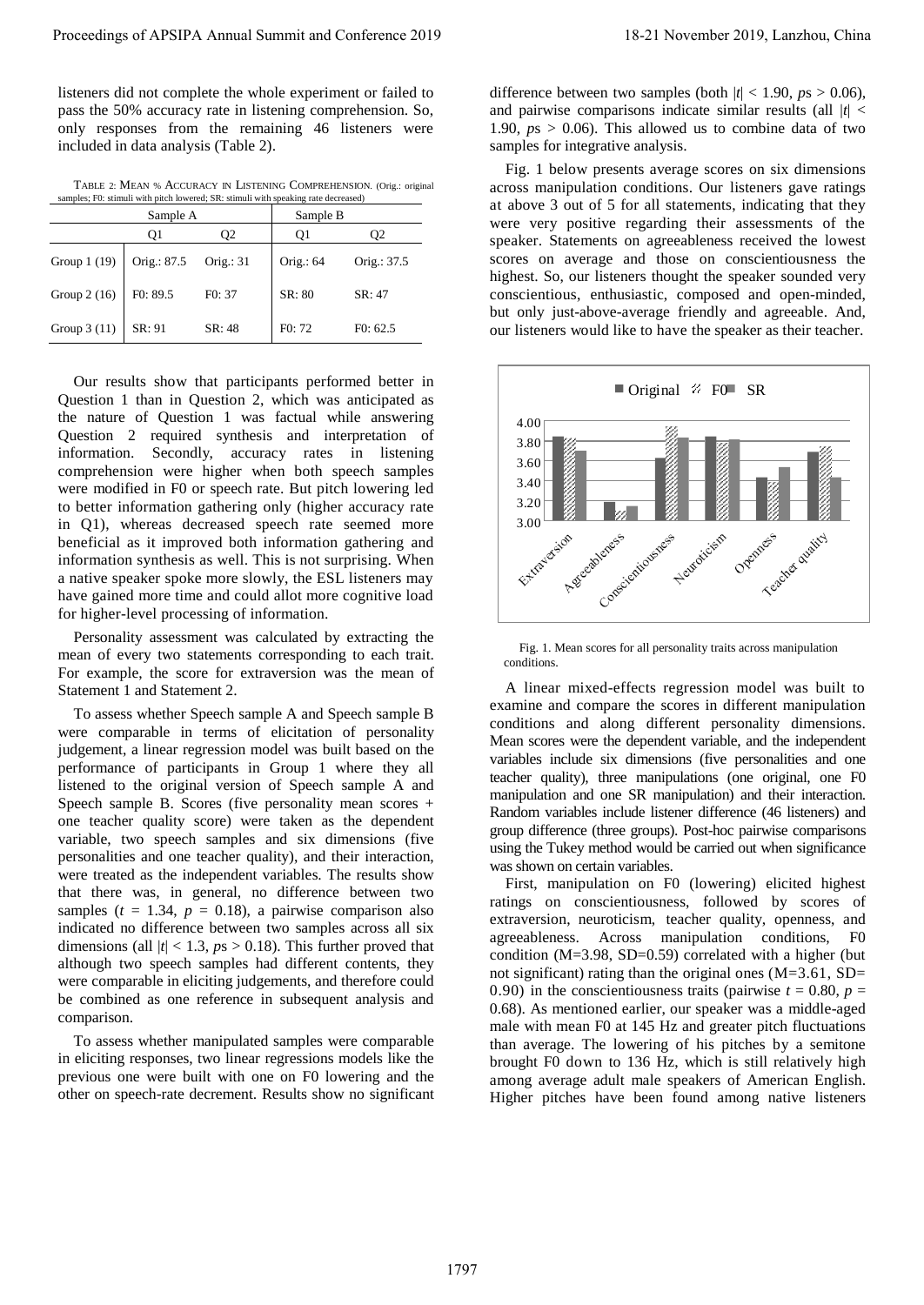associated with greater competence and activation, which actually belongs to conscientiousness and extraversion in our personality dimensions. It is reasonable, thus, that our listeners would rate the speaker very highly on traits relating to conscientiousness and extraversion, but not so on the opposite traits such as agreeableness or openness. This shows that the correlation between high pitches and traits relating to conscientiousness is not only present in native listening but also among non-native listening as well.

Secondly, the SR manipulation (speaking rate decrease) received the highest scores in conscientiousness and neuroticism, followed by extraversion, openness, and lastly agreeableness. Compared with the scores in the original condition, the most significant positive change lies in the ratings on conscientiousness (modified: M=3.83, SD=0.55 vs. original: M=3.61, SD=0.90) and openness (modified:  $M = 3.53$ , SD=0.54 vs. original: M=3.46, SD=0.54); while the negative change in extraversion (modified: M= 3.70, SD=0.82 vs. original:  $M=3.82$ , SD=0.94), although no significance was shown (all  $|t|$  <1.1,  $p_s$  > 0.52). The positive correlation has been reported in literature on native English listening, that slow speaking (not far from the normal rate) is perceived as more competent (or, conscientious in our term) and ambitious, but inversely correlated in a U-shaped curve with benevolence such as being sincere and polite [18]. Our results from ESL listeners are interesting: compatible with and varied from major findings on native listening. Our speaker in the study when slowing down would sound, to non-native listeners, more conscientious yet more open but less extravert. Proceeding of APSIPA Annual Summit and Conference 2019<br>
and a subset of APSIPA Annual Summit and the summit and the summit and a summit and a summit and a summit and a<br>
process of APSIPA Annual Summit and the summit and t

Lastly, we asked the listeners to evaluate on teacher quality. In general, they all found the speaker well suitable as a teacher. But, interestingly, lowering the F0 only slightly increased the rating with no significance revealed  $(t = -0.5, p)$  $= 0.86$ ), while lower speech rate decreased their ratings with marginal significance only  $(t = -2.2, p < 0.05)$ . As we had expected earlier, non-native listening involves more variables such as cultural expectation. Our ESL students who found slower speaking more composed and conscientious may have expectations or general impression regarding native speakers of English (NSE): NSE teachers are energetic and passionate. Therefore, they may conclude that for teacher candidates, an English person who speaks slowly though clearly is not as appealing as one that speaks faster.

# IV. CONCLUSION

This paper presents a preliminary experiment on nonnative perception and inferences of personality as a result of phonetic modification to voices in English. Prosodic correlates of voices were manipulated to examine if they would affect content comprehension and perceptual judgement of personality. Our participants improved in the listening comprehension tasks where the speaker's voice was modified in F0 and speech rates. The results show that lower rates in speaking have stronger influences on improving accuracy as the change may allow more

allocation of cognitive loads in non-native listening. For perception of personality traits, lowered pitch is found associated with higher ratings on conscientiousness, and so is the speech rate. Speech rates also show a positive relationship with openness, and an inverse pattern with extraversion. For non-native listeners, being conscientious and composed is not as desirable or appealing for an NSE teacher as being passionate and energetic.

Our findings from Chinese ESL learners are compatible with those from previous studies on native English perception, which suggests universal effects of prosodic cues on personality perception and on voice analysis across languages and cultures. There are also unique findings from our listeners who seemed to have imposed their anticipation of an English speaker on their general judgement of personality. The adjustment in speech perception arising from cultural stereotypical expectation should be taken into consideration in intercultural and crosslinguistic research examining the relationship between voices and personalities.

### V. FUTURE DIRECTION

This study offers preliminary empirical evidence that warrants further exploration of speech prosody and social or cognitive norms. Follow-up research could find experimental potentials from the following aspects. Firstly, there could be more diverse speech samples including both gender and age as social variables. Future research could also add on the variability of talker occupation and speech topics to examine how cultural and social concepts are phonetically encoded in our speech, and to assess effects of socioeconomic variables on personality perception. Secondly, a full version of the Big Five could be adopted for more comprehensive analysis of personality traits and to assess the prosodic correlations in more depth.

### **REFERENCES**

- [1] E. Sapir, "Speech as a Personality Trait." *American Journal of Sociology*, vol. 32, pp892-905, 1927.
- [2] M. Argyle, *Bodily Communication.* 2nd Ed. New York: Routledge, 1988.
- [3] J. Harrigan, R. Rosental, K. Scherer, *New Handbook of Methods in Nonverbal Behavior Research*. New York: OUP. 2008.
- [4] W. Apple, L. A. Streeter, R. M. Krauss, "Effects of pitch and speech rate on personal attributions". *Journal of Personality and Social Psychology*, vol. 37, pp715-727, 1979.
- [5] J. J. Ohala, "An ethological perspective on common cross language utilization of F0 of voice". *Phonetica* vol. 41, pp1-16, 1984.
- [6] B. L. Brown, W. J. Strong, and A. C. Rencher, "Perceptions of personality from speech: Effects of manipulations of acoustical parameters". *The Journal of the Acoustical Society of America,* vol. 54(1), pp29-35, 1973.
- [7] M. Zuckerman, and K. Miyake, K. "The attractive voice: What makes it so?". *Journal of Nonverbal Behavior*, vol. 17(2), pp119-135, 1993.
- [8] K. B., Zellner, "Prosodic styles and personality styles: are the two interrelated?". *Proceedings of Speech Prosody 2004*. (pp383-6).